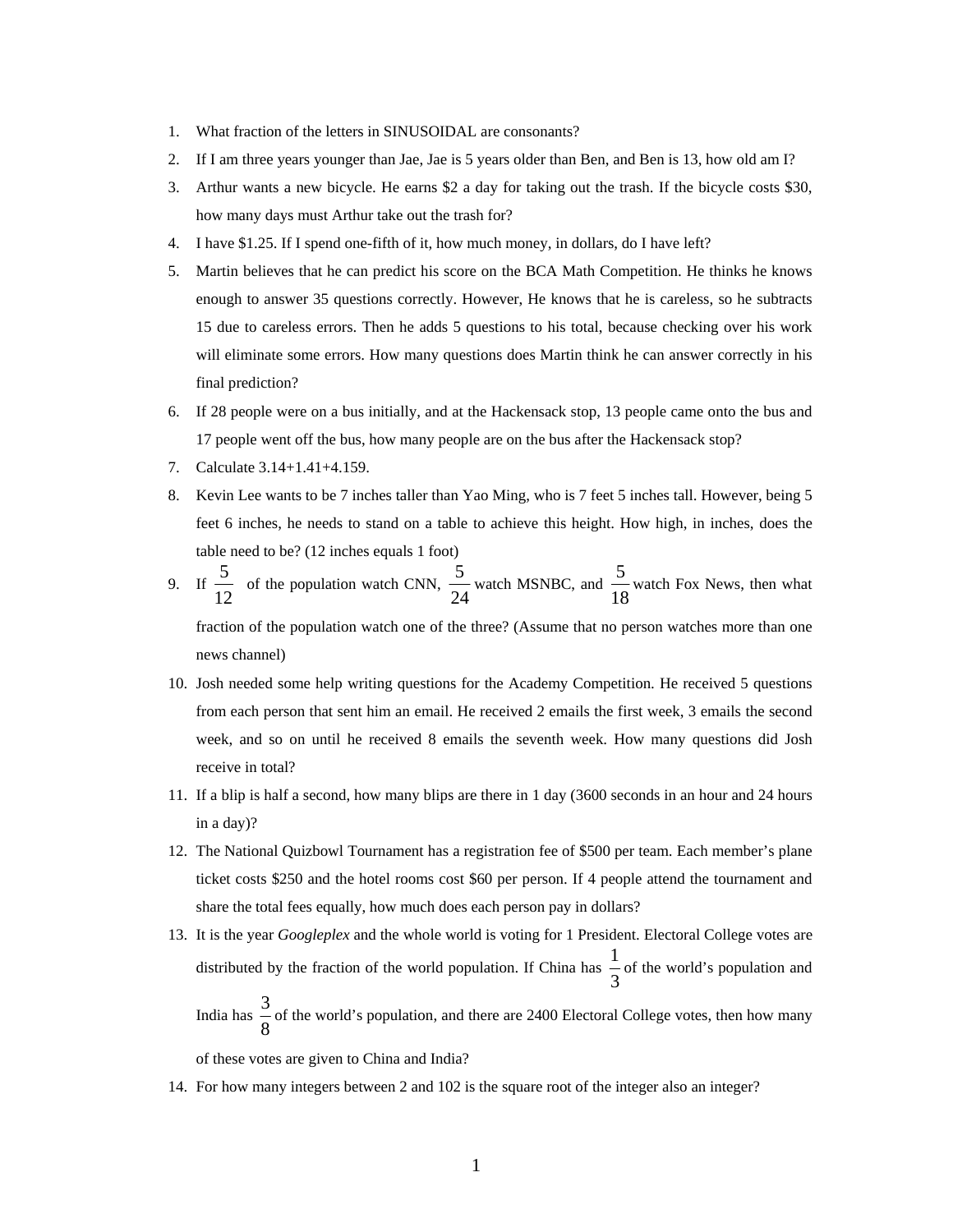- 15. Math team, AAST, wants a new name. We create the new name by changing the ordering of the letters AAST. However, we wanted to keep the T at the end of AAST. How many *new* names can we make keeping to the stated conditions?
- 16. Walt Disney's stock starts at \$100 dollars per share. If the stock rises 20% and falls by 20% of the new price, what is the new stock price in dollars?
- 17. How many positive factors does 72 have?
- 18. The cost of BCA math camp is \$50 per student. However, Mr. Holbrook buys 5 dozen donuts every day for the 16 days. If donuts cost \$10 per dozen, how many students need to attend math camp in order for Mr. Holbrook to break even?
- 19. Jill has to walk down a hill to get to school every day, and up that hill to return from school to home. On her way to school, she travels 77 meters in 4 minutes. On her way back from school, she needs 7 minutes to travel 77 meters. Find her average speed on her round trip, in meters/minute.
- 20. Gary the snail falls into a hole in Spongebob's bed. The hole is 51 centimeters deep. Gary climbs 3 centimeters every day, but at night, if he is still in the hole, he falls back 1 cm. How many days will it take Gary to escape the hole?
- 21. Rajesh does testing on some mice he catches. Mouse A eats a bag of Cheetos in 6 hours and Mouse B eats a bag of Cheetos in 3 hours. How long, in hours, will it take for mice A and B to eat a bag of Cheetos together?
- 22. If 1 Tom is equal to 7 Fan, 2 Harry is equal to 1 Husk, and 14 Tom is equal to 1 Husk, then how many Fan make up a Harry?
- 23. Annie, Bill, and Charlie each do two problems a day while Dick only does one. They take problems from a database and each problem blows up after they solve it. It takes 24 days for the questions to run out. If Dick decides to do 2 questions a day, how long, in days, will it take the group to finish all questions from a database with the same number of problems as the previous one?
- 24. 300 Students attend Senior Prom, while 250 attend the Senior trip. If there are 500 students who attended at least one of the events, then how many people attended both events?
- 25. Calculate  $1 2 \times 3 2 \times 5 + 54 (74 57) + 17^0$ .
- 26. Chris owns a shop that sells rabbits and chickens (rabbits have 4 legs, chickens have 2). He counts 402 total animals and 1422 total legs, how many chickens are there in Chris's store?
- 27. Mary bakes a pie that starts off at 300 degrees, but it cools at a rate of 4 degrees per second. The room she is in is initially at 50 degrees, but heats up at a rate of 0.5 degrees per second. How long will it take for the room to reach half the temperature of the pie?
- 28. If the sum of the cost of a bag of Cheetos and a bag of popcorn is 61 cents, a bag of popcorn and a bag of Doritos is 43 cents, and a bag of Doritos and a bag of Cheetos costs 54 cents, what is the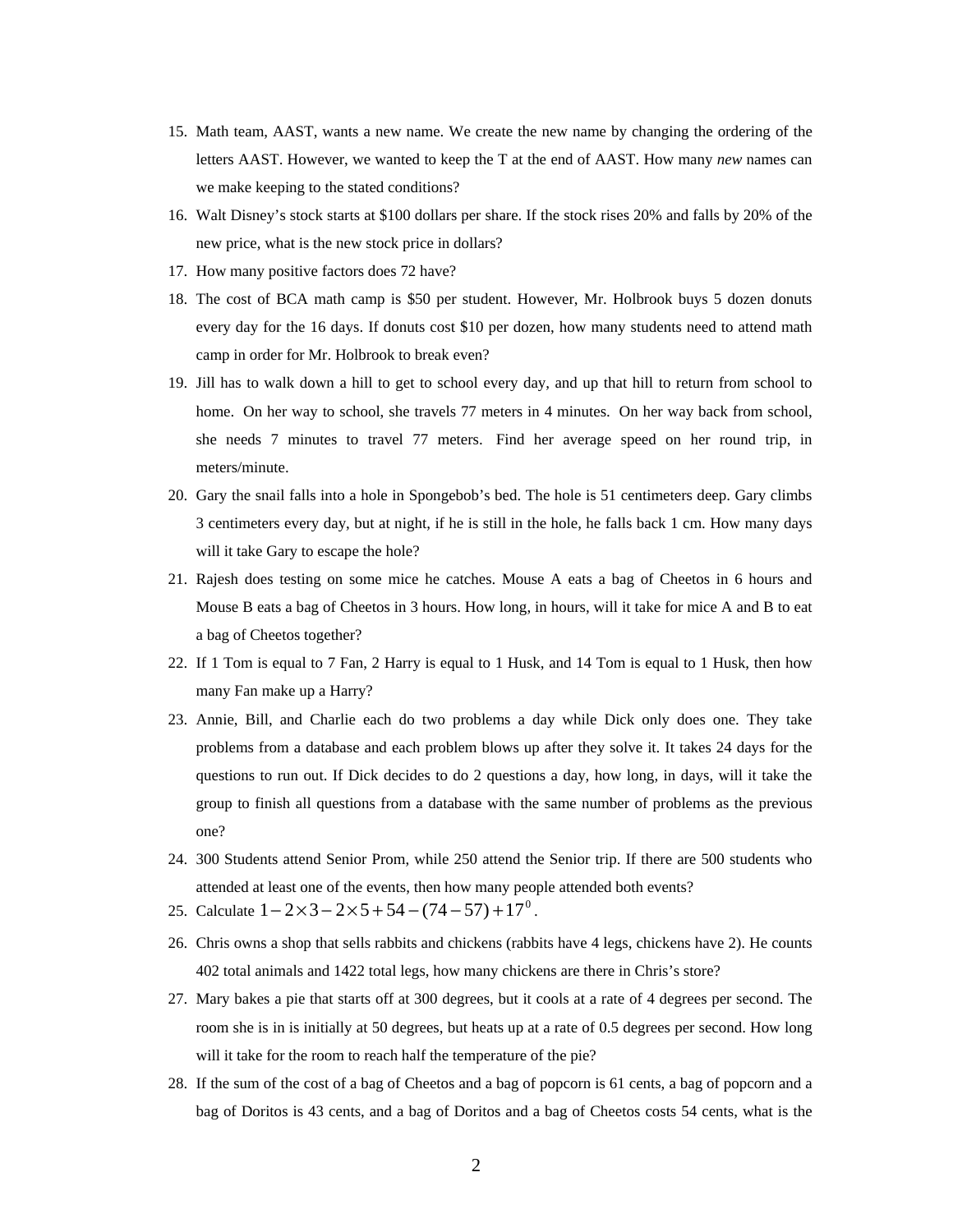total price, in cents, for a bag of each kind?

- 29. If the sides of any square are increased 60%, by what percentage does the area of the square increase?
- 30. If  $\frac{a+3b}{a-b} = 3$ *a b*  $\frac{a+3b}{b}$  = 3 and  $a \neq b$ , what is the value of *b*  $\frac{a}{2}$ ?
- 31. Jon Chu has been working out since two years ago. In his last game, he hit 2 doubles and two home runs in 4 at-bats. His slugging average before the game was 1.000 in ten at-bats. What's Jon Chu's new slugging average after the game, expressed as a fraction? (*Slugging*  $Average = \frac{Total \, Bases}{Total \, at - bats}$ , and a double is 2 total bases and a home run is 4

total bases)

- 32. Yoonjoo wants to sell 60 identical pencils in groups of 5 or 2. In how many ways can the pencils be grouped?
- 33. A *funny* number is a number that is the product of two consecutive primes (neighboring numbers when all numbers other than primes are taken out), such as  $5 \times 7 = 35$ . What is the least common multiple of the 3 smallest "funny" numbers?
- 34. In a single elimination chess tournament (a person is eliminated once he loses), how many games will it take to decide a winner if there are 2006 participants?
- 35. The radius of a circle is twice the edge of a cube. If the surface area of the cube is 24, find the area of the circle in terms of  $\pi$ .
- 36. Tom and Chris love horseracing. Tom has horses A, C, and E while Chris has horses B, D, and F. The speed of the horses from fastest to slowest is A, B, C, D, E, and F (no horses are equally quick). Tom and Chris randomly select horses to race against each other, resulting in three races (no horse races twice). To win, a person must win at least two of the three races. What is the probability that Chris wins?
- 37. If x and y are positive integers, and  $x + y + xy = 34$ , what is the value of  $x + y$ ?
- 38. A palindrome is a number that reads the same whether read front to back or back to front (like 13231). Compute the number of palindromes between 10 and 1000.
- 39. My watch *bips* every minute. Jim's watch *bops* every 62 seconds. If our *bip* and *bop* coincide at 12:00 pm, what is the next time our *bip* and *bop* coincide?
- 40. The terms  $\sqrt[8]{3}$ ,  $\sqrt[4]{3}$ , and x form a geometric sequence. If x is in the form 3<sup>y</sup>, find y.
- 41. In isosceles triangle ABC, AB = AC. Let K be a point on AB and L a point on AC. KL is extended through L to meet the extension of BC at M. If  $KL = LM$ , what is the ratio  $\frac{120}{LC}$  $\frac{KB}{\sqrt{2}}$ ?
- 42. Let ABC be a triangle. Suppose that  $AB = x + 4$ ,  $BC = x +7$  and  $AC = 4x$  and  $x > 0$  For angle CAB to be the largest angle of the triangle, x must satisfy  $m < x < n$ . What is the greatest possible